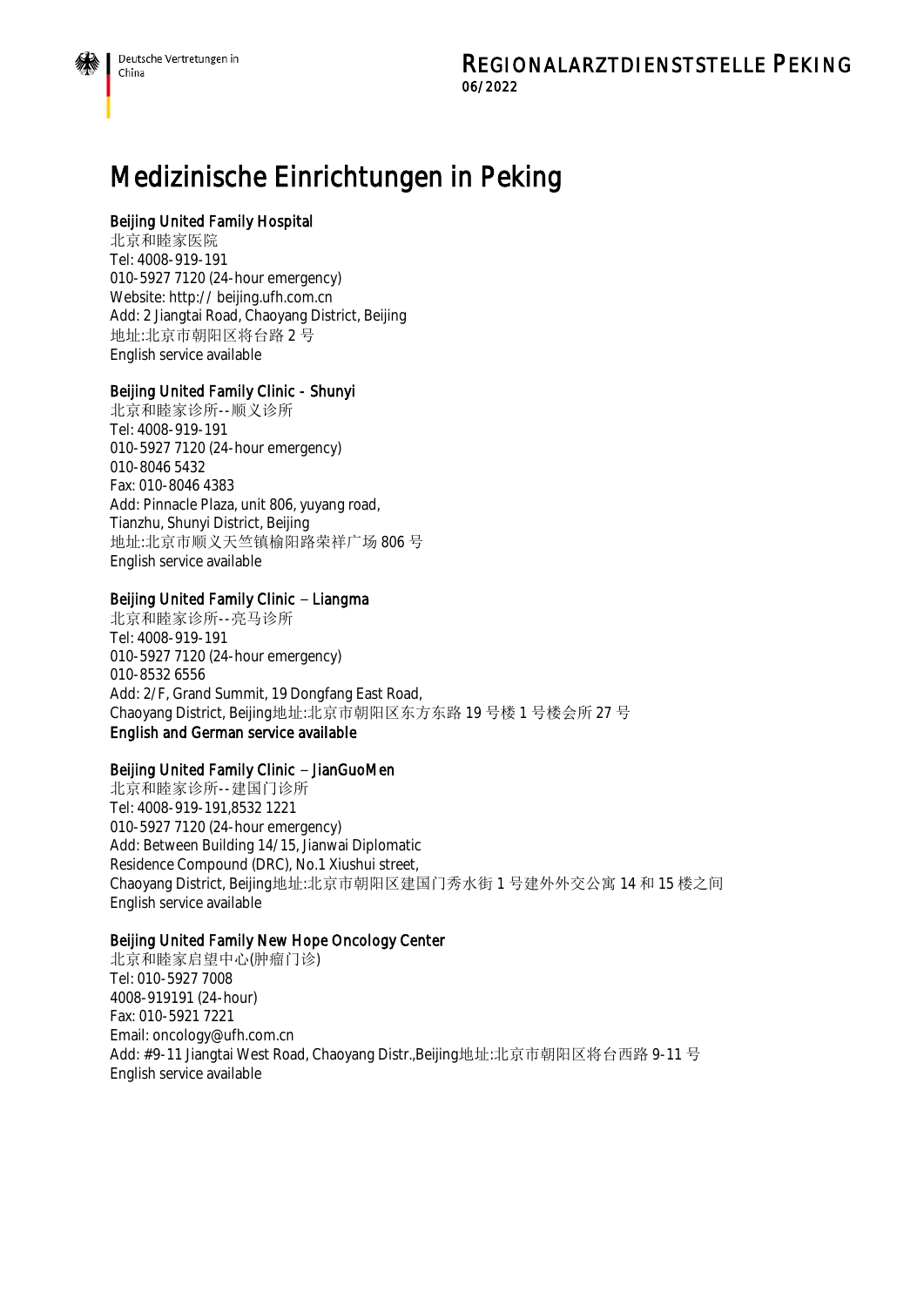# Beijing United Family Rehabilitation Hospital

北京和睦家康复医院 Tel: 4008919191 Add: No.1 Yaojiayuan Bei'er Road, Cahoyang Distirct, Beijing 地址:北京市朝阳区姚家园北二路1 号( 东风公园南门 ) English service available

# Raffles Hospital - Beijing

来福士国际医疗 - 北京诊所 Clinic appointments: 010-6462 9112 Dental appointments: 010-6462 0333 Website: www.rafflesmedicalgroup.com/beijing Add: Suite 105, Wing 1, Kunsha Building, 16 Xinyuanli, Chaoyang District, Beijing地址:北京市朝阳区新源里 16 号琨莎中心 1 座105 室 English, German and French service available

#### AmCare Women and Children's Hospital

北京美中宜和妇儿医院 Tel: 010-5234 6666, 400-100-0016 (hotline) Fax: 010-8457 4618 Website: www.amcare.com.cn Add: #9-9 Jiangtai West Road, Chaoyang District, Beijing地址:北京市朝阳区芳园西路 9 号,北京市朝阳区四得公园将台西路 9-9 号 Website: www.beijing999.com.cn

# OASIS International Hospital

北京明德医院 Tel: 010-5985 0333 (24-hour emergency) 400-876-2747 (appointment) Fax: 010-5985 0222 Email: welcome@oasishealth.cn Website: www.oasishealth.cn Add: 9 Jiuxianqiao North Road, Chaoyang District, Beijing地址:北京市朝阳区酒仙桥北路 9 号 English service available

# Vista Medical Center

维世达诊所 Tel: 010-8529 6618 (24-hour emergency) Fax: 010-8529 6615 Website: http://www.vista-china.net Add: Level 3 Kerry Center Shopping Mall, No.1 Guanghua Road, Chaoyang District, Beijing 地 址:北京朝阳光华路 1 号嘉里中心商场 3 层 English service available

# Beijing Aier-Intech Eye Hospital

北京爱尔英智眼科医院 Tel: 010-8778 9268 ext. 538 (General line) 010-6771 5558 (24-hrs, English) Fax: 010-6775 8429 Email: customerservice@intecheye.com Website: www.intecheye.com Add: 5/F, Panjiayuan Plaza, No.12 Panjiayuan Nanli, Chaoyang District, Beijing 地址:北京市朝阳区潘家园南里 12 号潘家园大 厦 5 层 English service available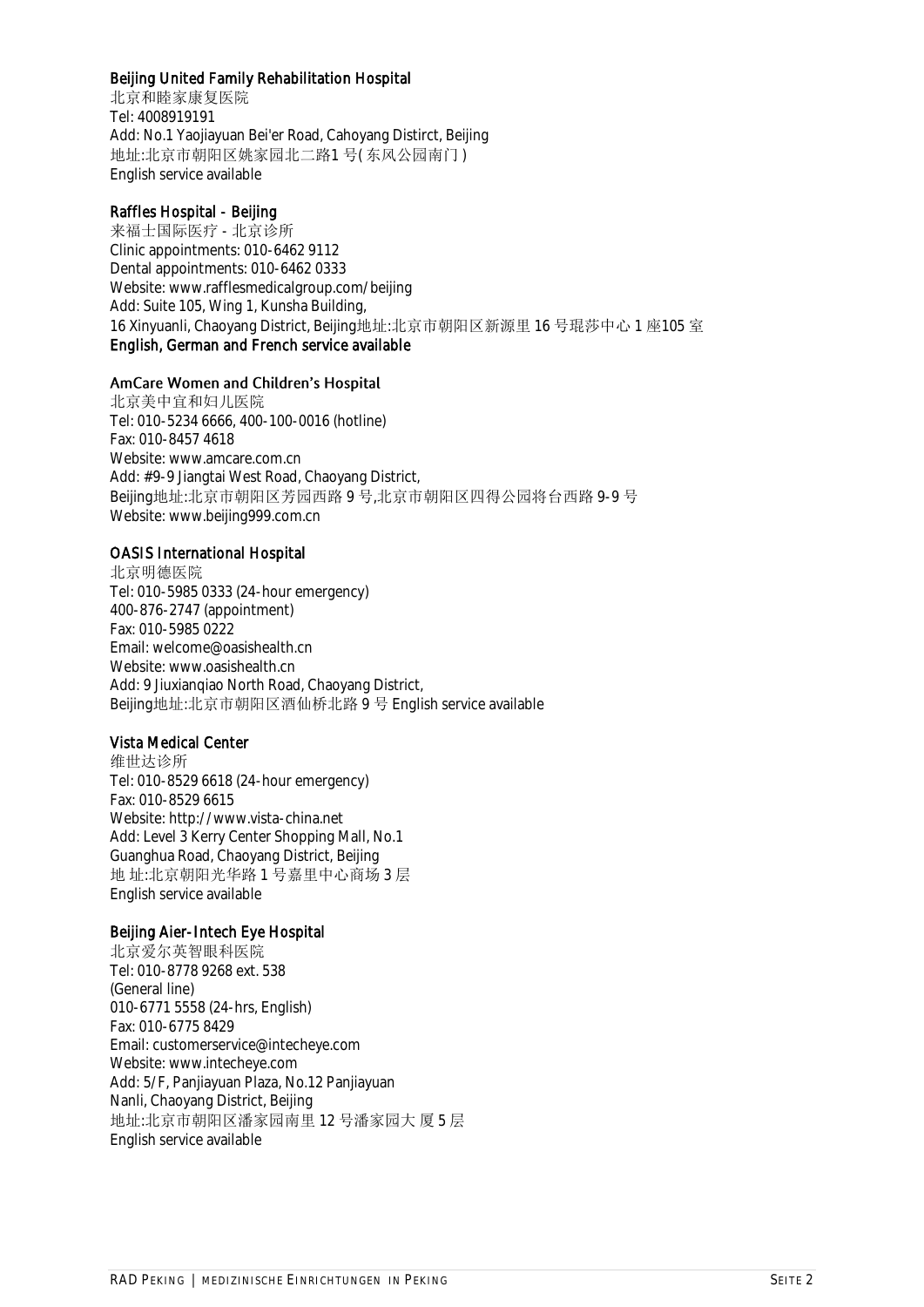#### China-Japan Friendship Hospital

中日友好医院 Tel: 010-6428 2297 or 8420 5122 (appointment) 010-6422 2952 (int'l medical dept.); 010-8420 5566 (operator) 010-8420 5288 Fax: 010-6422 2965 Website: http://english.zryhyy.com.cn/ Add: #2 Yinghua East Road, Hepingli, Chaoyang District, Beijing 地 址:北京市朝阳区和平里樱花东路 2 号 English service available

#### Beijing Adler Medical Clinic,

Pediatric outpatient clinic Tel: 18514749224 Website: [www.Adler-Kliniken.com](http://www.adler-kliniken.com/) WeChat: Adler2016 Add: Shop 105, Building 3, Area 1-Long Bo Yuan, Hui Long Guan, Changping District, 10096, Beijing German service available

# One Stop Dental International Medical Services (ehem. Heidelberg Dental)

极简 一站式口腔 国际诊疗中心 Tel: 010-52230186, 010-52230216 Email: info@onestopdental.cn Add: Shuguangli No. 45, Shuguang south road, Chaoyang District, Beijing 地址: 北京朝阳区曙光南路曙光里 45 号楼 English and German service available

# King's Dental

京典口腔 Tel: 010-8458 0388 Website: www.kingsdental.com Add: #Rm 118, 1/F Beijing Towerrest Plaza, #3 Maizidian Xijie, Chaoyang District, Beijing 地址:北京市麦子店西路新恒基国际大厦 1 层118 室 English service available

# Arrail Dental

瑞 尔 齿 科 Tel: 400-880-1900, 010-6500 6473 Fax: 010-8526 3209 Website: www.arrail-dental.com Add: Building A, 205, CITIC Building, #19 JianGuoMenWai Avenue, Chaoyang District, Beijing 地址:北京市朝阳区建国门外大街 19 号国际 大 厦 A 座 205 室 English service available